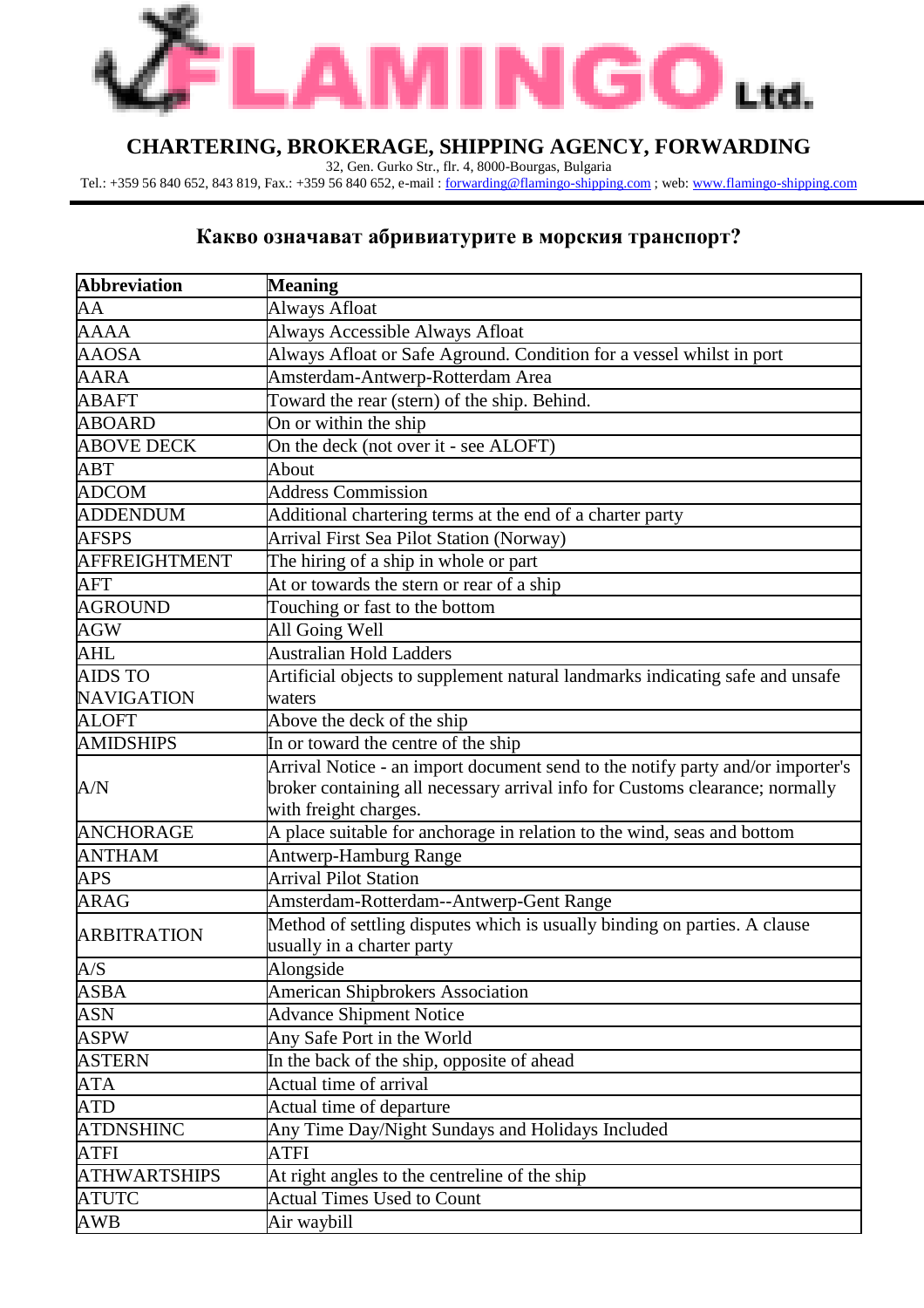| <b>BACKLETTER</b>     | Where a seller/shipper issues a 'letter of indemnity' in favour of the carrier in<br>exchange for a clean bill of lading                                                                                                                                                                                    |
|-----------------------|-------------------------------------------------------------------------------------------------------------------------------------------------------------------------------------------------------------------------------------------------------------------------------------------------------------|
| <b>BAF</b>            | Bunker Adjustment Factor. A Fuel Surcharge expressed as a percentage added<br>or subtracted from the freight amount, reflecting the movement in the market<br>place price for bunkers.                                                                                                                      |
| <b>BALE CAP.</b>      | Cubic capacity of a vessels holds to carry packaged dry cargo such as<br>bales/pallets                                                                                                                                                                                                                      |
| <b>BALLAST</b>        | Heavy weight, often sea water, necessary for the stability and safety of a ship<br>which is not carrying cargo                                                                                                                                                                                              |
| <b>BALLAST BONUS</b>  | Compensation for relatively long ballast voyage                                                                                                                                                                                                                                                             |
| <b>BAREBOAT CHTR.</b> | Bareboat Charter - Owners lease a specific ship and control its technical<br>management and commercial operations only. Charterers take over all<br>responsibility for the operation of the vessel and expenses for the duration.                                                                           |
| <b>BBB</b>            | Before Breaking Bulk. Refers to freight payments that must be received before<br>discharge of a vessel commences                                                                                                                                                                                            |
| <b>BDI</b>            | <b>Both Dates Inclusive</b>                                                                                                                                                                                                                                                                                 |
| <b>BEAM</b>           | The maximum breadth or the greatest width of a ship                                                                                                                                                                                                                                                         |
| <b>BELOW</b>          | Beneath the deck                                                                                                                                                                                                                                                                                            |
| <b>BENDS</b>          | Both Ends (Load & Discharge Ports)                                                                                                                                                                                                                                                                          |
| BI                    | <b>Both Inclusive</b>                                                                                                                                                                                                                                                                                       |
| <b>BIMCO</b>          | The Baltic and International Maritime Council                                                                                                                                                                                                                                                               |
| BL                    | Bale                                                                                                                                                                                                                                                                                                        |
| B/L                   | (Bill of Lading) A document signed by the carrier which acts as a Contract of<br>Affreightment, a receipt and evidence of title to the cargo.                                                                                                                                                               |
| BM                    | Beam                                                                                                                                                                                                                                                                                                        |
| BN                    | <b>Booking Note</b>                                                                                                                                                                                                                                                                                         |
| <b>BOB</b>            | <b>Bunker on Board</b>                                                                                                                                                                                                                                                                                      |
| <b>BOFFER</b>         | <b>Best Offer</b>                                                                                                                                                                                                                                                                                           |
| <b>BOW</b>            | The forward part of a ship                                                                                                                                                                                                                                                                                  |
| <b>BROB</b>           | <b>Bunkers Remaining on Board</b>                                                                                                                                                                                                                                                                           |
| <b>BROKERAGE</b>      | Percentage of freight payable to broker (by owners in $c/p's$ ) or applicable to<br>sale or purchase                                                                                                                                                                                                        |
| <b>BSS</b>            | <b>Basis</b>                                                                                                                                                                                                                                                                                                |
| <b>BSS</b> 1/1        | Basis 1 Port to 1 Port                                                                                                                                                                                                                                                                                      |
| BT                    | <b>Berth Terms</b>                                                                                                                                                                                                                                                                                          |
| <b>BULKHEAD</b>       | A vertical partition separating compartments                                                                                                                                                                                                                                                                |
| <b>BUNDLING</b>       | This is the assembly of pieces of cargo, secured into one manageable unit. This<br>is relevant to items such as Structural Steel, Handrails, Stairways etc. Whilst<br>this is a very flexible description, a rule of thumb is to present cargo at a size<br>easily handled by a large (20 tonne) fork lift. |
| <b>BUNKERS</b>        | Name given for vessels Fuel and Diesel Oil supplies (Originates from coal<br>bunkers)                                                                                                                                                                                                                       |
| <b>BUOY</b>           | An anchored float used for marking a position on the water or a hazard or a<br>shoal and for mooring                                                                                                                                                                                                        |
| <b>BWAD</b>           | <b>Brackish Water Arrival Draft</b>                                                                                                                                                                                                                                                                         |
| <b>CAF</b>            | Currency Adjustment Factor. A fee applied to the shipping costs to compensate<br>for exchange rate fluctuations.                                                                                                                                                                                            |
| <b>CBM</b>            | Cubic Metres                                                                                                                                                                                                                                                                                                |
| CBFT (or CFT)         | Cubic Feet                                                                                                                                                                                                                                                                                                  |
| CFR (or C&F)          | Cost and Freight                                                                                                                                                                                                                                                                                            |
| <b>CHART</b>          | A map used by navigators                                                                                                                                                                                                                                                                                    |
| <b>CHOPT</b>          | <b>Charterers Option</b>                                                                                                                                                                                                                                                                                    |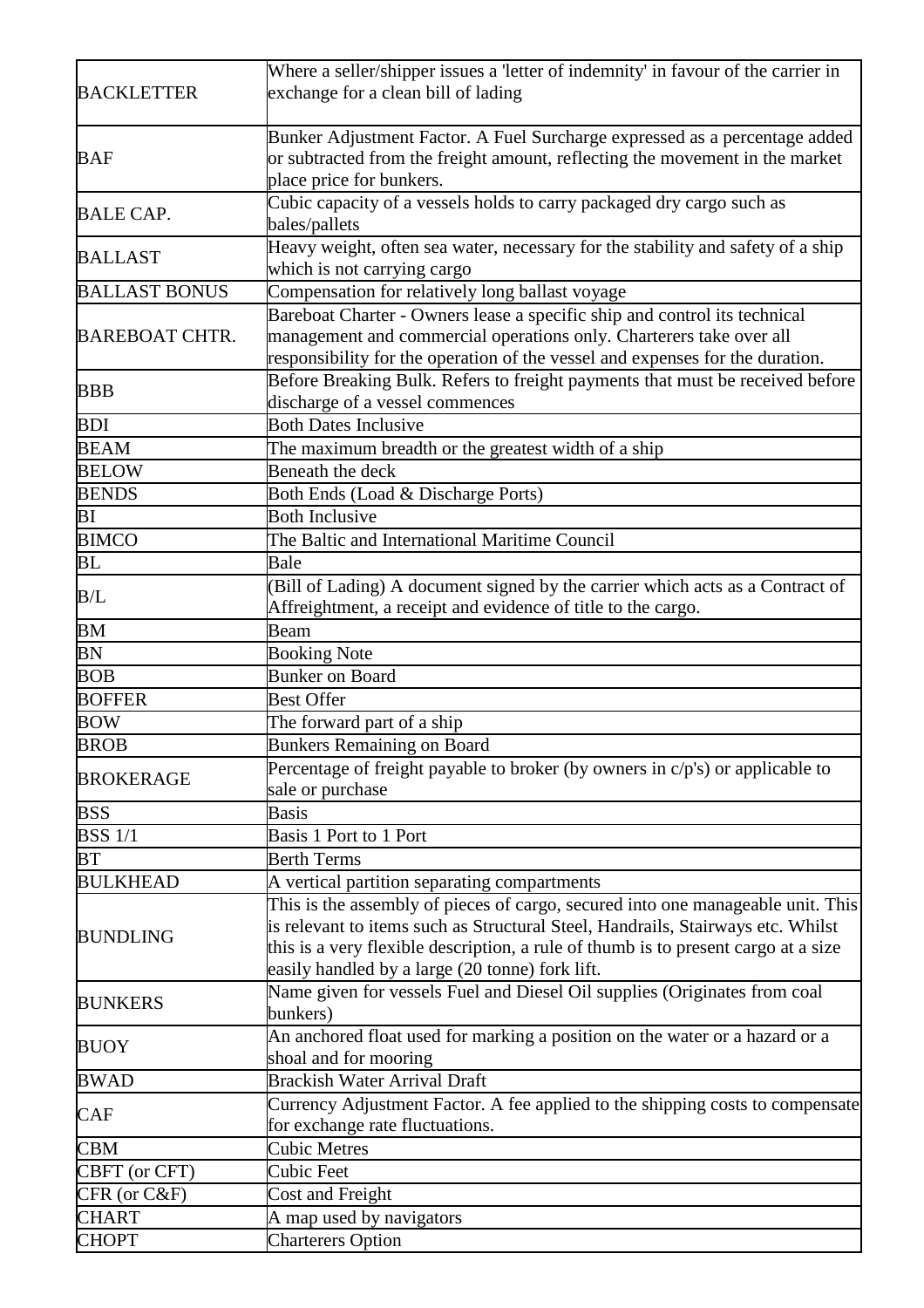| <b>CHTRS</b>      | Charterers                                                                                                                                   |
|-------------------|----------------------------------------------------------------------------------------------------------------------------------------------|
| <b>CIF</b>        | Cost, Insurance & Freight. Seller pays all these costs to a nominated port or<br>place of discharge.                                         |
| <b>CKD</b>        | Completely knocked down                                                                                                                      |
|                   | Contract of Affreightment - Owners agree to accept a cost per revenue tonne                                                                  |
| <b>COA</b>        | for cargo carried on a specific number of voyages.                                                                                           |
| <b>CIP</b>        | Carriage and Insurance paid to                                                                                                               |
| C.O.              | Certificate of Origin - a signed statement from a semiofficial organization                                                                  |
|                   | certifying the origin of an export item, required by certain nations.                                                                        |
| <b>COACP</b>      | Contract of Affreightment Charter Party                                                                                                      |
| COB               | <b>Closing of Business</b>                                                                                                                   |
| <b>COBLDN</b>     | Closing of Business London                                                                                                                   |
| $\overline{COD}$  | Cash On Delivery                                                                                                                             |
| <b>COGSA</b>      | Carriage of Goods by Sea Act                                                                                                                 |
| <b>CONGESTION</b> | Port/berth delays                                                                                                                            |
| <b>CONS</b>       | Consumption                                                                                                                                  |
| <b>CNEE</b>       | CONSIGNEE. Name of agent, company or person receiving consignment                                                                            |
| <b>COP</b>        | <b>Custom Of Port</b>                                                                                                                        |
| $CP$ (or $C/P$ )  | <b>Charter Party</b>                                                                                                                         |
| <b>CPD</b>        | <b>Charterers Pay Dues</b>                                                                                                                   |
| <b>CPT</b>        | Carriage Paid To                                                                                                                             |
| <b>CQD</b>        | <b>Customary Quick Despatch</b>                                                                                                              |
| CR                | Current Rate                                                                                                                                 |
| <b>CROB</b>       | Cargo Remaining on Board                                                                                                                     |
| <b>CRN</b>        | Crane                                                                                                                                        |
| <b>CRT</b>        | Cargo Retention Clauses, introduced by charterers based on shortage of<br>delivered cargo because of increased oil prices                    |
| <b>CST</b>        | Centistoke                                                                                                                                   |
| <b>CTR</b>        | <b>Container Fitted</b>                                                                                                                      |
| DA                | <b>Disbursement Account</b>                                                                                                                  |
| <b>DAF</b>        | Deliver At Frontier                                                                                                                          |
| <b>DAPS</b>       | Days all Purposes (Total days for loading & discharging)                                                                                     |
|                   | Damages for Detention. Penalty if cargo is not ready when ship arrives for                                                                   |
| <b>DAMFORDET</b>  | working (1st day of Laycan). This is not detention which is charged for ships<br>time on delay. If the cargo is ready there is no DAMFORDET. |
| <b>DDU</b>        | Delivered Duty unpaid.                                                                                                                       |
| <b>DDP</b>        | Delivered Duty Paid.                                                                                                                         |
| <b>DECK</b>       | A permanent covering over a compartment, hull or any part thereof                                                                            |
|                   | Demurrage (Quay Rent). Money paid by the shipper for the occupying port                                                                      |
| <b>DEM</b>        | space beyond a specified "Free Time" period.                                                                                                 |
| <b>DEQ</b>        | Delivered Ex Quay                                                                                                                            |
| <b>DES</b>        | Delivered Ex Ship                                                                                                                            |
| <b>DESP</b>       | Despatch. Time saved, reward for quick turnaround- in dry cargo only                                                                         |
| <b>DET</b>        | Detention (See DAMFORDET)                                                                                                                    |
| <b>DEV</b>        | Deviation. Vessel departure from specified voyage course                                                                                     |
| <b>DFRT</b>       | Deadfreight. Space booked by shipper or charterer on a vessel but not used                                                                   |
| <b>DHDATSBE</b>   |                                                                                                                                              |
|                   | Despatch Half Demurrage on All Time Saved Both Ends                                                                                          |
| <b>DHDWTSBE</b>   | Despatch Half Demurrage on Working Time Saved Both Ends                                                                                      |
| <b>DISCH</b>      | Discharge                                                                                                                                    |
| DK                | Deck                                                                                                                                         |
| <b>DLOSP</b>      | Dropping Last Outwards Sea Pilot (Norway)                                                                                                    |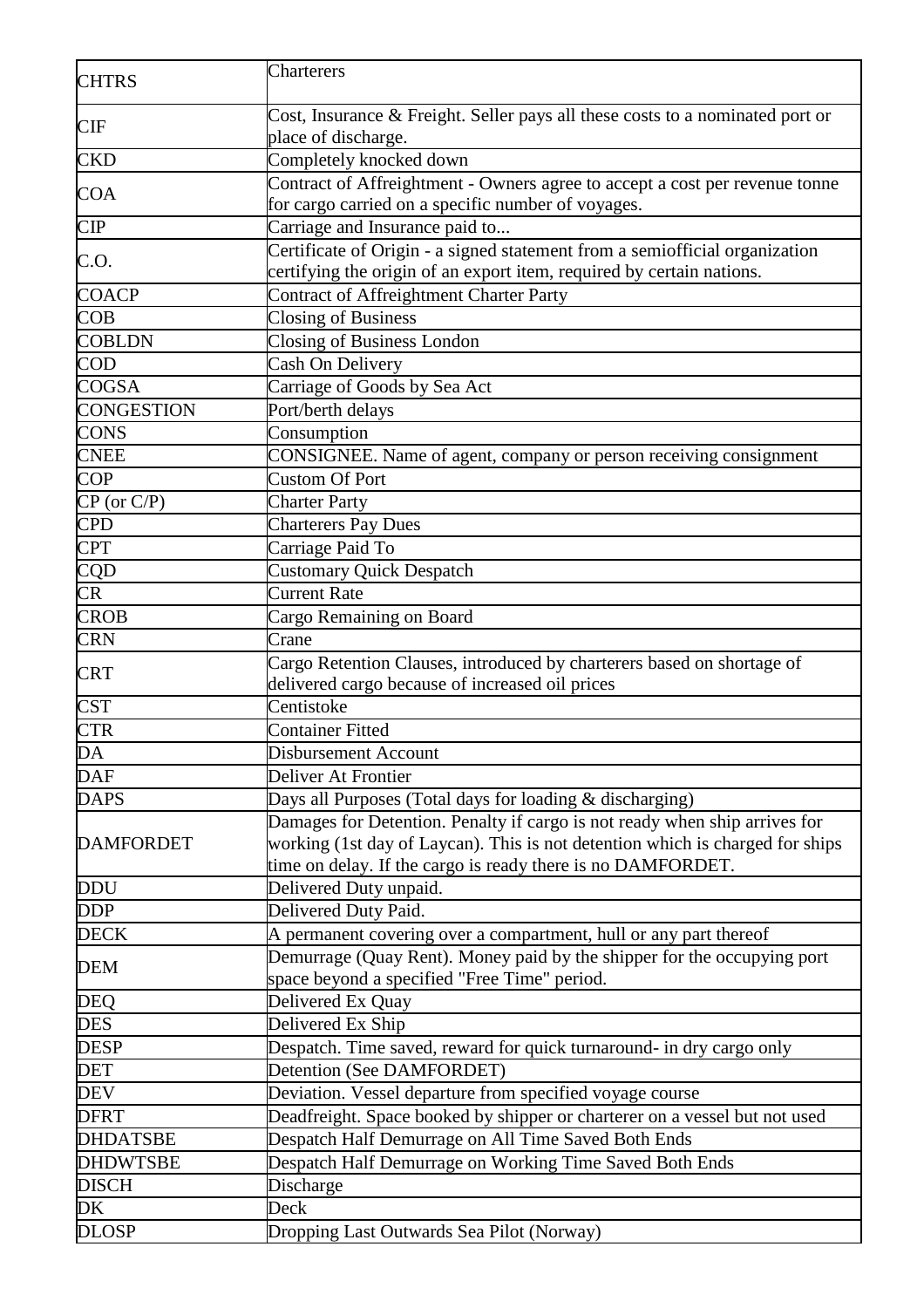| $\overline{DO}$       | Diesel Oil                                                                                                                                                                                                                                                                                                                             |
|-----------------------|----------------------------------------------------------------------------------------------------------------------------------------------------------------------------------------------------------------------------------------------------------------------------------------------------------------------------------------|
| <b>DOLSP</b>          | Dropping Off Last Sea Pilot (Norway)                                                                                                                                                                                                                                                                                                   |
| <b>DOP</b>            | Dropping Outward Pilot                                                                                                                                                                                                                                                                                                                 |
| <b>DOT</b>            | Department of Transport                                                                                                                                                                                                                                                                                                                |
| <b>DNRCAOSLONL</b>    | Discountless and Non-Returnable Cargo and/or Ship Lost or Not Lost                                                                                                                                                                                                                                                                     |
| DRAUGHT (or<br>DRAFT) | Depth to which a ship is immersed in water. The depth varies according to the<br>design of the ship and will be greater or lesser depending not only on the<br>weight of the ship and everything on board, but also on the density of the water<br>in which the ship is lying.                                                         |
| <b>DRK</b>            | Derrick                                                                                                                                                                                                                                                                                                                                |
| <b>DUNNAGE</b>        | Materials of various types, often timber or matting, placed among the cargo for<br>separation, and hence protection from damage, for ventilation and, in the case<br>of certain cargoes, to provide space in which the tynes of a fork lift truck may<br>be inserted.                                                                  |
| DWAT (or DWT)         | Deadweight. Weight of cargo, stores and water, i.e. the difference between<br>lightship and loaded displacement.                                                                                                                                                                                                                       |
| <b>EBB</b>            | A receeding current                                                                                                                                                                                                                                                                                                                    |
| EC                    | <b>East Coast</b>                                                                                                                                                                                                                                                                                                                      |
| <b>EIU</b>            | Even If Used                                                                                                                                                                                                                                                                                                                           |
| <b>ELVENT</b>         | <b>Electric Ventilation</b>                                                                                                                                                                                                                                                                                                            |
| <b>ETA</b>            | Estimated Time of Arrival - the projected date and time a shipment is<br>scheduled to arrive at its destination.                                                                                                                                                                                                                       |
| <b>ETC</b>            | <b>Estimated Time of Completion</b>                                                                                                                                                                                                                                                                                                    |
| <b>ETD</b>            | Estimated Time of Departure - the projected date and time a shipment is<br>scheduled to depart from the port/airport of origin.                                                                                                                                                                                                        |
| <b>ETS</b>            | <b>Estimated Time of Sailing</b>                                                                                                                                                                                                                                                                                                       |
| <b>EXW</b>            | Ex Works                                                                                                                                                                                                                                                                                                                               |
| <b>FAC</b>            | Fast as can                                                                                                                                                                                                                                                                                                                            |
| FAS                   | Free Alongside Ship. Seller delivers goods to appropriate dock or terminal at<br>port of embarkation and buyer covers costs and risks of loading                                                                                                                                                                                       |
| <b>FCA</b>            | Free to Carrier. A modern equivalent of FAS used in intermodal transport<br>where goods are transferred at a nominated forwarders premises, depot or<br>terminal but not actually on board vessel.                                                                                                                                     |
| <b>FCL</b>            | Full Container Load - a container that is fully loaded by cargo, occupying all<br>space, or loaded to the maximum permissable weight. It can contain cargo<br>from multiple shippers, but normally is consigned to the same consignee. The<br>shipment is expected to be delivered to the consignee with the shipper's seal<br>intact. |
| FD (FDIS)             | Free Discharge                                                                                                                                                                                                                                                                                                                         |
| <b>FDD</b>            | <b>Freight Demurrage Deadfreight</b>                                                                                                                                                                                                                                                                                                   |
| <b>FDESP</b>          | <b>Free Despatch</b>                                                                                                                                                                                                                                                                                                                   |
| FDEDANRSAOCLONL       | Freight Deemed Earned, Discountless And Non-Returnable (Refundable) Ship<br>And Or Cargo Lost Or Not Lost                                                                                                                                                                                                                              |
| <b>FENDER</b>         | A cushion, placed between ships, or between a ship and a pier, to prevent<br>damage                                                                                                                                                                                                                                                    |
| <b>FEU</b>            | Standard 40' Container, forty-foot equivalent unit, a standard size intermodal<br>container.                                                                                                                                                                                                                                           |
| <b>FHEX</b>           | Fridays/Holidays Excluded                                                                                                                                                                                                                                                                                                              |
| <b>FHINC</b>          | Fridays/Holidays Included                                                                                                                                                                                                                                                                                                              |
| <b>FILO</b>           | Free In/Liner Out. Seafreight with which the shipper pays load costs and the<br>carrier pays for discharge costs.                                                                                                                                                                                                                      |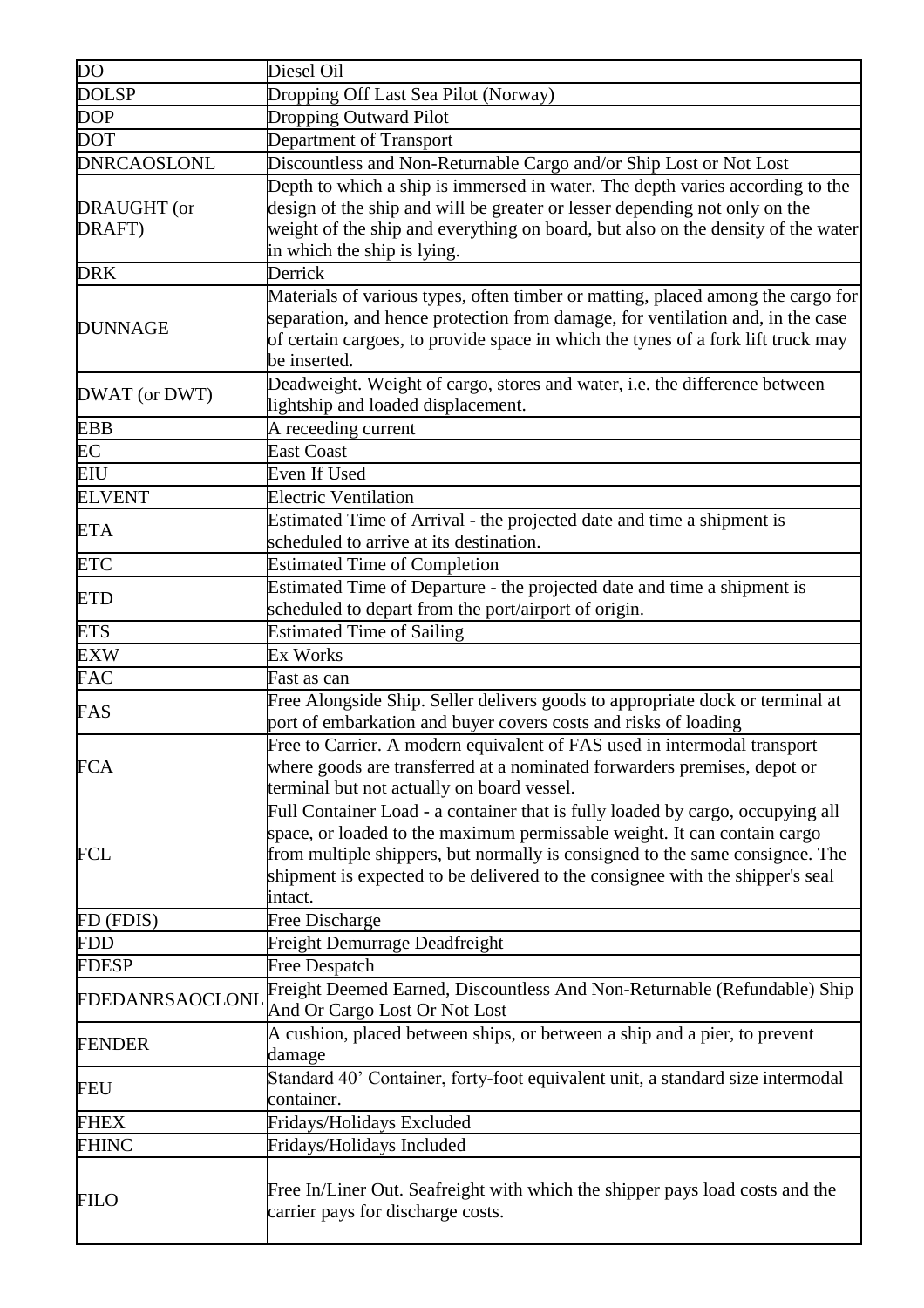| <b>FIO</b>           | Free In/Out. Freight booked FIO includes the seafreight, but no                  |
|----------------------|----------------------------------------------------------------------------------|
|                      | loading/discharging costs, i.e. the charterer pays for cost of                   |
|                      | loading/discharging cargo.                                                       |
| <b>FIOS</b>          | Free In/Out Stowed. As per FIO, but excludes stowage costs.                      |
| <b>FIOST</b>         | Free In/Out and Trimmed. Charterer pays for cost of loading/discharging          |
|                      | cargo, including stowage and trimming.                                           |
|                      | Free In/Out and Trimmed. As per FIOS but includes trimming, e.g. the             |
| <b>FIOT</b>          | levelling of bulk cargoes. FIOS includes seafreight, but excludes                |
|                      | loading/discharging and stowage costs.                                           |
| <b>FIT</b>           | Free In Trimmed                                                                  |
| <b>FIW</b>           | Free In Wagon                                                                    |
| <b>FIXING</b>        | Chartering a Vessel                                                              |
| <b>FIXTURE</b>       | Conclusion of shipbrokers negotiations to charter a ship - an agreement          |
| <b>FLATPACKING</b>   | Cargo to be presented stacked and secured as an integral unit.                   |
| <b>FLT</b>           | <b>Full Liner Terms</b>                                                          |
| <b>FMC</b>           | <b>Federal Maritime Commission</b>                                               |
| <b>FME</b>           | <b>Force Majeure Excepted</b>                                                    |
| <b>FMS</b>           | <b>Fathoms</b>                                                                   |
| <b>FO</b>            | For Orders                                                                       |
| FO (IFO)             | Fuel Oil/Intermediate FO                                                         |
| FO                   | <b>Free Out</b>                                                                  |
|                      | Free on Board. Seller sees the goods "over the ship's rail" on to the ship which |
| <b>FOB</b>           | is arranged and paid for by the buyer                                            |
| <b>FOFFER</b>        | Firm Offer                                                                       |
| <b>FOG</b>           | For Our Guidance                                                                 |
| <b>FOQ</b>           | Free On Quay                                                                     |
| <b>FOR</b>           | Free On Rail                                                                     |
|                      | Clause limiting responsibilities of the charterers, shippers and receivers of    |
| <b>FORCE MAJEURE</b> | cargo.                                                                           |
| FORE-AND-AFT         | In a line parallel to the keel                                                   |
| <b>FORWARD</b>       | Toward the bow of the ship                                                       |
| <b>FOT</b>           | Free On Truck                                                                    |
| <b>FOW</b>           | <b>First Open Water</b>                                                          |
| <b>FOW</b>           | Free On Wharf                                                                    |
| FP                   | Free Pratique. Clearance by the Health Authorities                               |
| <b>FR</b>            | First Refusal. First attempt at best offer that can be matched                   |
| <b>FREEBOARD</b>     | The minimum vertical distance from the surface of the water to the gunwale       |
| <b>FRT</b>           | Freight. Money payable on delivery of cargo in a mercantile condition            |
|                      | If loading/discharging achieved sooner than agreed, there will be no freight     |
| <b>FREE DESPATCH</b> | money returned.                                                                  |
| <b>FREE EXINS</b>    | Free of any Extra Insurance (Owners)                                             |
| <b>FREE OUT</b>      | Free of discharge costs to owners. Includes seafreight only.                     |
|                      | Charterers when cancelling agreement sometimes quote 'doctrine of frustration'   |
| <b>FRUSTRATION</b>   | i.e. vessel is lost, extensive delays.                                           |
| <b>FWAD</b>          | <b>Fresh Water Arrival Draft</b>                                                 |
| <b>FWDD</b>          | Fresh Water Departure Draft                                                      |
| <b>FYG</b>           | For Your Guidance                                                                |
| <b>FYI</b>           | For Your Information                                                             |
| GA                   | <b>General Average</b>                                                           |
| <b>GEAR</b>          | A general term for ropes, blocks, tackle and other equipment                     |
| GLS (GLESS)          | Gearless                                                                         |
| <b>GNCN</b>          | Gencon (GENERAL CONDITIONS)                                                      |
|                      |                                                                                  |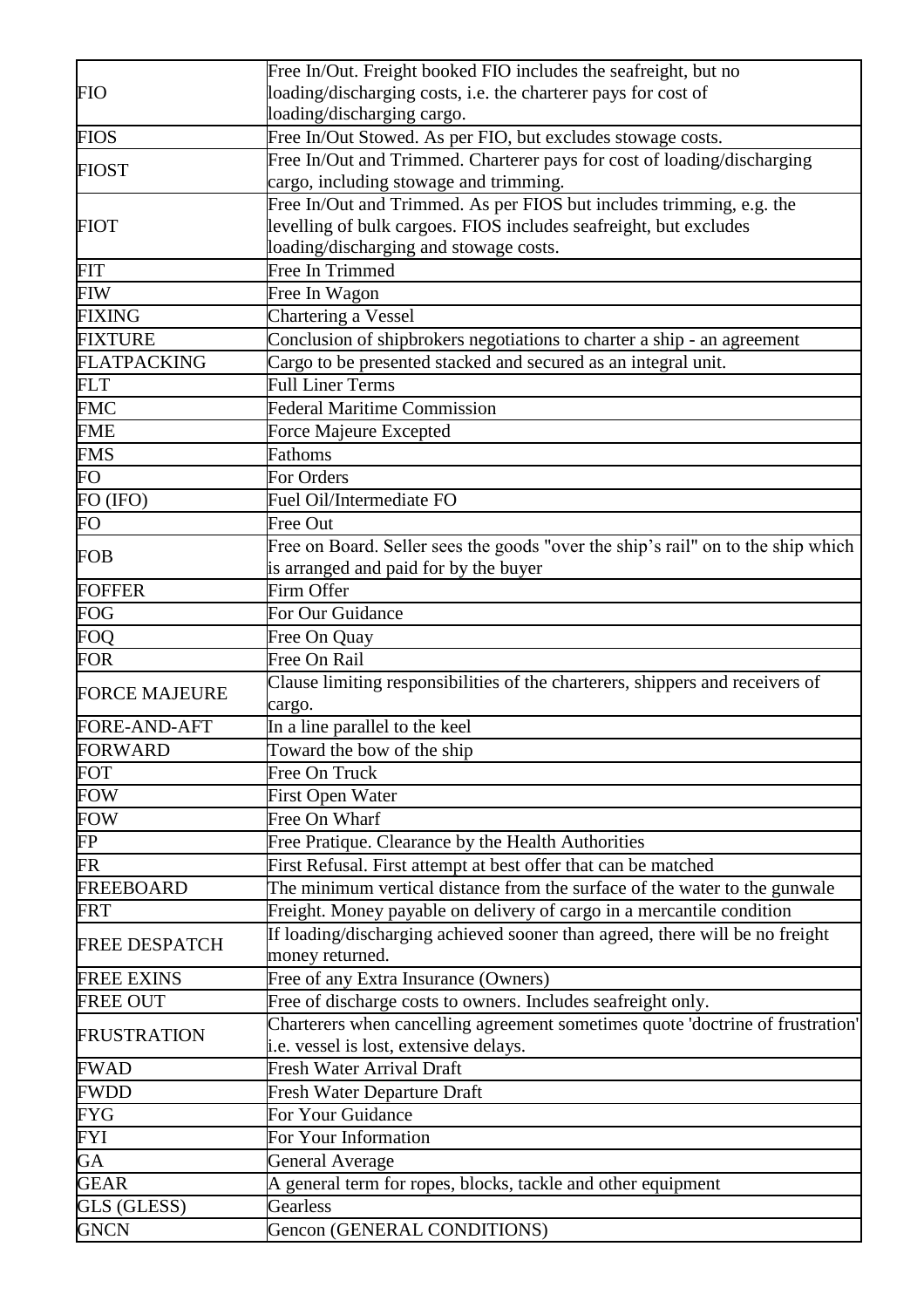| GN (or GR)          | Grain (Capacity)                                                                                      |
|---------------------|-------------------------------------------------------------------------------------------------------|
| $\overline{\rm GO}$ | Gas Oil                                                                                               |
| GP                  | Grain Capacity. Cubic capacity in 'grain'                                                             |
| <b>GR</b>           | Geographical Rotation. Ports in order of calling                                                      |
| <b>GRD</b>          | Geared                                                                                                |
|                     | General Rate Increase. Used to describe an across-the-board tariff rate increase                      |
| GRI                 | implemented by conference members and applied to base rates.                                          |
| <b>GRT</b>          | <b>Gross Registered Tonnage</b>                                                                       |
| <b>GSB</b>          | Good, Safe Berth                                                                                      |
| <b>GSP</b>          | Good, Safe Port                                                                                       |
| <b>GTEE</b>         | Guarantee                                                                                             |
| <b>GUNWALE</b>      | The upper edge of a ship's sides                                                                      |
| 2H                  | <b>Second Half</b>                                                                                    |
| HA                  | Hatch                                                                                                 |
| <b>HAGUE RULES</b>  | Code of minimum conditions for the carriage of cargo under a Bill of Lading                           |
| <b>HATCH</b>        | An opening in a ship's deck fitted with a watertight cover                                            |
| <b>HBF</b>          | Harmless Bulk Fertilizer                                                                              |
| <b>HDLTSBENDS</b>   | Half Despatch Lay Time Saved Both Ends                                                                |
| <b>HDWTS</b>        | Half Despatch Working (or Weather) Time Saved                                                         |
| <b>HHDW</b>         | Handy Heavy d.w. (Scrap)                                                                              |
| <b>HIRE</b>         | <b>T/C</b> Remuneration                                                                               |
| <b>HMS</b>          | <b>Heavy Metal Scraps</b>                                                                             |
| HO                  | Hold                                                                                                  |
| <b>HOLD</b>         | A compartment below deck in a large vessel, used solely for carrying cargo                            |
| <b>HULL</b>         | The main body of a ship                                                                               |
| <b>HW</b>           | High Water                                                                                            |
|                     | Intercoastal Waterway : bays, rivers, and canals along the coasts (such as the                        |
| <b>ICW</b>          | Atlantic and Gulf of Mexico coasts), connected so that vessels may travel                             |
|                     | without going into the sea                                                                            |
| <b>IMDG</b>         | <b>International Maritime Dangerous Goods Code</b>                                                    |
| <b>IMO</b>          | <b>International Maritime Organisation</b>                                                            |
| IN &/OR OVER        | Goods carried below and/or on deck                                                                    |
| <b>INCOTERMS</b>    | (Refer to comments in covering statement on front page A-F)                                           |
| <b>IND</b>          | Indication                                                                                            |
| <b>INTERMODAL</b>   | Carriage of a commodity by different modes of transport, i.e. sea, road, rail and                     |
|                     | air within a single journey<br>International Transport Workers Federation (Trade Unions). Complies on |
| <b>ITF</b>          | crewing                                                                                               |
| <b>ISPS</b>         | <b>International Ships and Port Security System</b>                                                   |
| <b>ITINERARY</b>    | Route.Schedule                                                                                        |
| IU                  | If Used                                                                                               |
| <b>IUHTAUTC</b>     | If Used, Half Time Actually To Count                                                                  |
| IWL                 | <b>Institute Warranty Limits</b>                                                                      |
| <b>KEEL</b>         | The centreline of a ship running fore and aft; the backbone of a vessel                               |
| <b>KNOT</b>         | A measurement of speed equal to one nautical mile (6,076 feet) per hour                               |
| <b>LANE METER</b>   | A method of measuring the space capacity of Ro/Ro ships whereby each unit                             |
|                     | of space (Linear Meter) is represented by an area of deck 1.0 meter in length x                       |
|                     | 2.0 meters in width.                                                                                  |
| <b>LASH</b>         | To hold goods in position by use of Ropes, Wires, Chains or Straps etc.                               |
|                     | Latitude. The distance north or south of the equator measured and expressed in                        |
| <b>LAT</b>          | degrees.                                                                                              |
| <b>LAYCAN</b>       | Laycan (Layday Cancelling Date)                                                                       |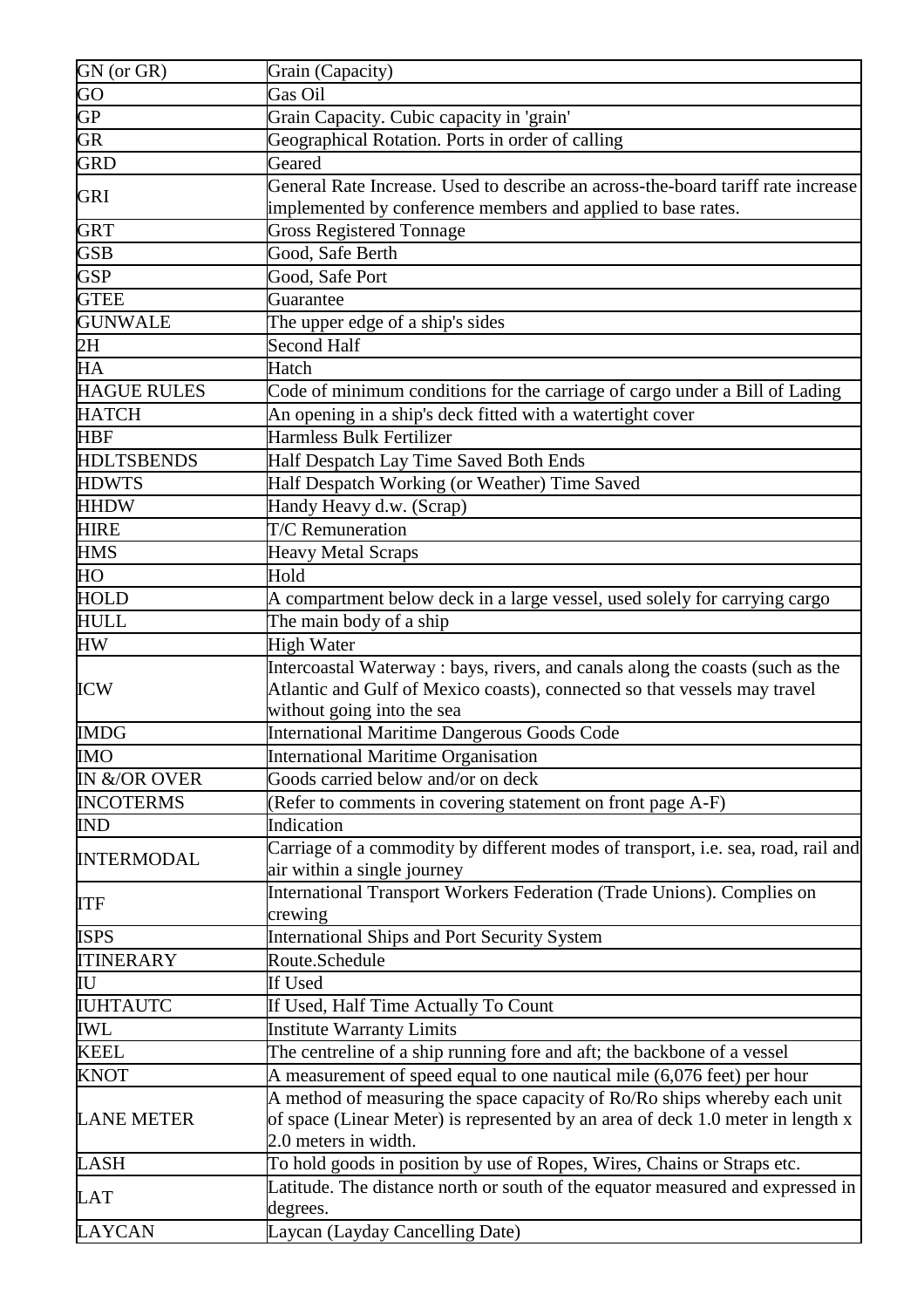| <b>LAYTIME</b>         | Time at Charterers disposal for purpose of loading/discharging                                                                                                                                                   |
|------------------------|------------------------------------------------------------------------------------------------------------------------------------------------------------------------------------------------------------------|
| L/C                    | Letter of Credit                                                                                                                                                                                                 |
| <b>LCL</b>             | Less than Container Load - a shipment that takes up only a portion of a<br>consolidated container. LCL shpts are to be picked up at a CFS only, whereas<br>FCL are to be picked up at a container yard/terminal. |
| <b>LCR</b>             | <b>Lowest Current Rate</b>                                                                                                                                                                                       |
| <b>LEE</b>             | The side sheltered from the wind                                                                                                                                                                                 |
| <b>LEEWARD</b>         | The direction away from the wind. Opposite of windward                                                                                                                                                           |
| <b>LEEWAY</b>          | The sideways movement of the ship caused by either wind or current                                                                                                                                               |
| LF                     | Load Factor. Percentage of cargo or passengers carries e.g. 4,000 tons carried<br>on a vessel of 10,000 capacity has a load factor of 40%                                                                        |
| <b>LIEN</b>            | Retention of property until outstanding debt is paid                                                                                                                                                             |
| <b>LNG</b>             | <b>Liquefied Natural Gas</b>                                                                                                                                                                                     |
| <b>LOA</b>             | Length Overall of the vessel                                                                                                                                                                                     |
| <b>LOAD LINE</b>       | <b>See PLIMSOLL LINE</b>                                                                                                                                                                                         |
| LOF                    | Lloyds Open Form                                                                                                                                                                                                 |
| LOG                    | A record of courses or operation. Also, a device to measure speed                                                                                                                                                |
| LOI                    | Letter of Indemnity                                                                                                                                                                                              |
| LONGITUDE              | The distance in degrees east or west of the meridian at Greenwich, England                                                                                                                                       |
| <b>LOW</b>             | Last Open Water                                                                                                                                                                                                  |
| LS (or LUMPS)          | Lumpsum Freight. Money paid to Shipper for a charter of a ship (or portion)<br>up to stated limit irrespective of quantity of cargo                                                                              |
| <b>LSD</b>             | <b>Lashed Secured Dunnaged</b>                                                                                                                                                                                   |
| <b>LT</b>              | <b>Liner Terms</b>                                                                                                                                                                                               |
| <b>LT</b>              | Long Ton = $1,016.05$ kilogram $(2,240$ lbs)                                                                                                                                                                     |
| <b>LTHH</b>            | <b>Liner Terms Hook/Hook</b>                                                                                                                                                                                     |
| $\overline{\text{LW}}$ | Low Water                                                                                                                                                                                                        |
| <b>LYCN</b>            | Laycan (Layday Cancelling Date)                                                                                                                                                                                  |
| <b>MANIFEST</b>        | Inventory of cargo on board                                                                                                                                                                                      |
| МB                     | Merchant Broker                                                                                                                                                                                                  |
| MDO (DO)               | Marine Diesel Oil                                                                                                                                                                                                |
| <b>MIDSHIP</b>         | Approximately in the location equally distant from the bow and stern                                                                                                                                             |
| MIN/MAX                | Minimum/Maximum (cargo quantity)                                                                                                                                                                                 |
| <b>MOA</b>             | Memorandum of Agreement                                                                                                                                                                                          |
| <b>MOLCHOPT</b>        | More or Less Charterers Option                                                                                                                                                                                   |
| <b>MOLOO</b>           | More or Less Owners Option                                                                                                                                                                                       |
| <b>MOORING</b>         | An arrangement for securing a ship to a mooring buoy or pier                                                                                                                                                     |
| MT                     | Mertic Tonne (i.e. 1,000 kilos)                                                                                                                                                                                  |
| M/V                    | Motor Vessel / Merchant Vessel                                                                                                                                                                                   |
| <b>NAABSA</b>          | Not Always Afloat But Safely Aground                                                                                                                                                                             |
| <b>NM</b>              | Nautical Mile. One minute of latitude; approximately 6,076 feet - about 1/8<br>longer than the statute mile of 5,280 feet                                                                                        |
| <b>NAVIGATION</b>      | The art and science of conducting a ship safely from one point to another                                                                                                                                        |
| <b>NCB</b>             | National Cargo Bureau                                                                                                                                                                                            |
| <b>NESTING</b>         | Implies that cargo is presented stacked in the contour of similarly shaped                                                                                                                                       |
|                        | cargo, it may be likened to a stack of plates. This is particularly relevant in the                                                                                                                              |
|                        | presentation of tankage strakes for transport                                                                                                                                                                    |
| <b>NON-REVERSIBLE</b>  | (Detention). If loading completed sooner than expected, then saved days will<br>not be added to discharge time allowed.                                                                                          |
| <b>NOR</b>             | Notice of Readiness                                                                                                                                                                                              |
|                        |                                                                                                                                                                                                                  |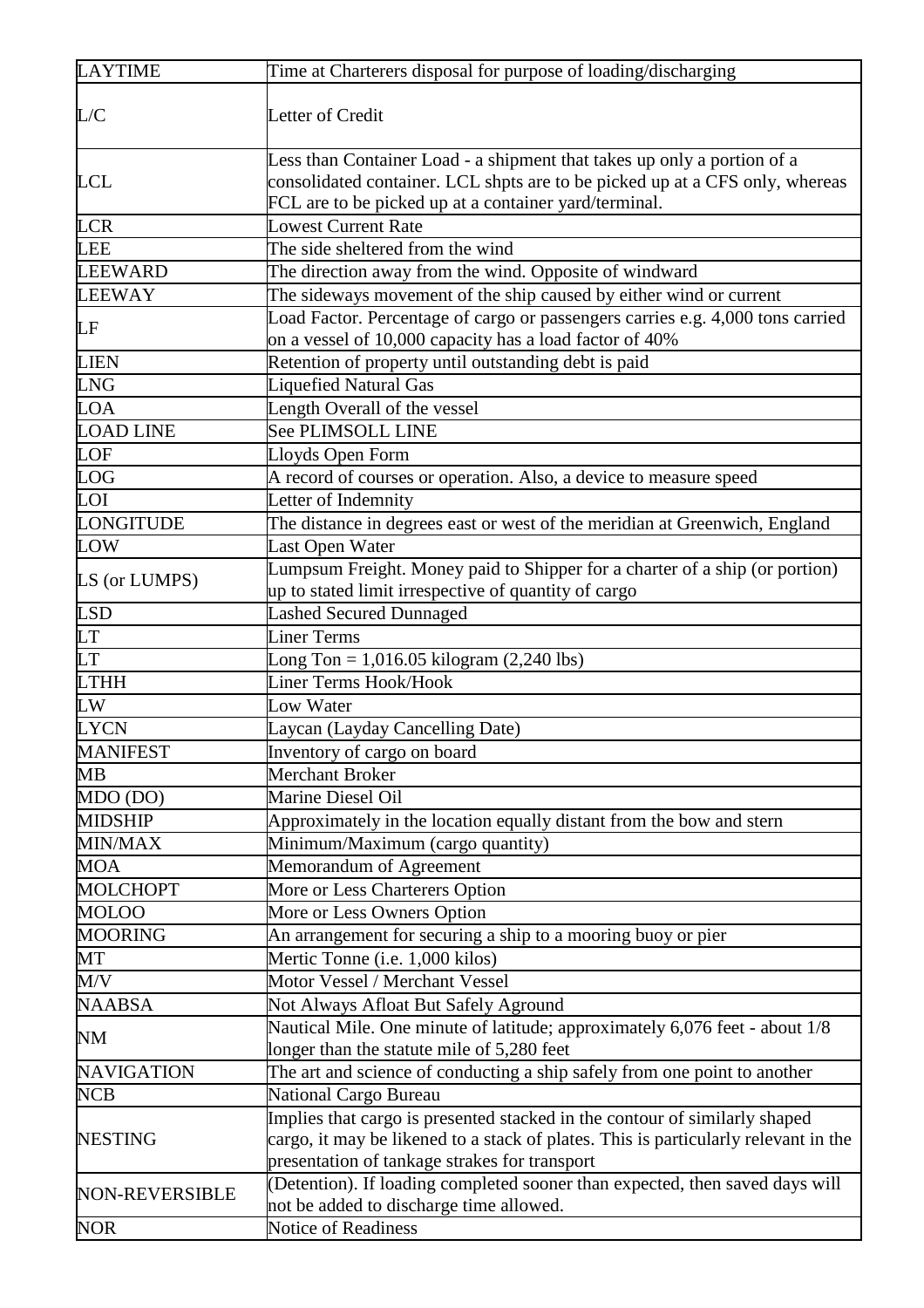| <b>NRT</b>           | <b>Net Restricted Tonnage</b>                                                      |
|----------------------|------------------------------------------------------------------------------------|
| <b>NYPE</b>          | New York Produce Exchange                                                          |
| $\overline{O}O$      | <b>Owners Option</b>                                                               |
| <b>OBO</b>           | Ore/Bulk/Oil Vessel                                                                |
| <b>OSH</b>           | <b>Open Shelter Deck</b>                                                           |
| <b>OVERBOARD</b>     | Over the side or out of the ship                                                   |
| <b>OWS</b>           | Owners                                                                             |
| P&I                  | Protection and Indemnity Insurance                                                 |
| <b>PASTUS</b>        | Past Us                                                                            |
| PC                   | Period of Charter                                                                  |
| <b>PCGO</b>          | Part Cargo                                                                         |
| <b>PCT</b>           | Percent                                                                            |
| <b>PDPR</b>          | Per Day Pro Rata                                                                   |
| <b>PERDIEM</b>       | By the Day                                                                         |
| <b>PER SE</b>        | <b>By Itself</b>                                                                   |
| <b>PHPD</b>          |                                                                                    |
| PLIMSOLL MARK        | Per Hatch Per Day                                                                  |
| alt.                 | An internationally recognised line painted on the side of merchant ships. When     |
| PLIMSOLL LINE        | a ship is loaded, the water level is not supposed to go above the line. Water can  |
| alt.                 | reach different parts of the line as its temperature and saltiness varies with the |
| <b>LOAD LINE</b>     | season and location. From where Plimsoll Shipping derived its name.                |
| <b>PORT</b>          | The left side of a ship looking forward. A harbour.                                |
| <b>PRATIQUE</b>      | Licence or permission to use a port                                                |
| <b>PREAMBLE</b>      | Introduction to a charter party                                                    |
| <b>PROFORMA</b>      | <b>Estimated Account</b>                                                           |
| <b>PUS</b>           | Plus Us                                                                            |
|                      |                                                                                    |
| PWWD                 | Per Weather Working Day                                                            |
| <b>RCVR</b>          | Receiver                                                                           |
| <b>RECAP</b>         | Recapitulation of the terms and conditions agreed                                  |
| <b>REVERSIBLE</b>    | (Detention). If loading completed sooner than expected at load port, then days     |
|                      | saved can be added to discharge operations.                                        |
| <b>ROB</b>           | Remaining On Board                                                                 |
|                      | Revenue Tonne (i.e. 1.0 metric tonne or 1.0 cubic meter, whichever greater).       |
| RT                   | The overall RT is calculated on a line by line basis of the Packing List using     |
|                      | the largest amount. The overall freight liability is calculated on the total RT    |
|                      | amount, multiplied by the freight rate.                                            |
| <b>SATPM</b>         | Saturday P.M.                                                                      |
| SB                   | Safe Berth                                                                         |
| SD (or SID)          | Single Decker                                                                      |
| <b>SEAFREIGHT</b>    | Costs charged for transporting goods over the sea. This does not cover haulage     |
|                      | or loading/discharging costs but the sea transport only                            |
| <b>SEAWORTHINESS</b> | Statement of condition of the vessel (valid certificates, fully equipped and       |
|                      | manned etc.)                                                                       |
| <b>SELFD</b>         | <b>Self Discharging</b>                                                            |
| <b>SEMI-TRAILERS</b> | Are usually 12.0 meter flat bed road trailers                                      |
| SF                   | Stowage Factor. Cubic space (measurement tonne) occupied by one tonne              |
|                      | $(2,240$ lbs/1,000 kgs) of cargo                                                   |
| <b>SHINC</b>         | Sundays/Holidays Included                                                          |
| <b>SHEX</b>          | Sundays/Holidays Excluded                                                          |
|                      | Shipper - the party in whose name a contract of carriage of goods has been         |
| <b>SHPR</b>          | concluded with at carrier or any party by whom, in whose name or on whose          |
|                      | behalf the goods are actually delivered to the carrier in relation to the contract |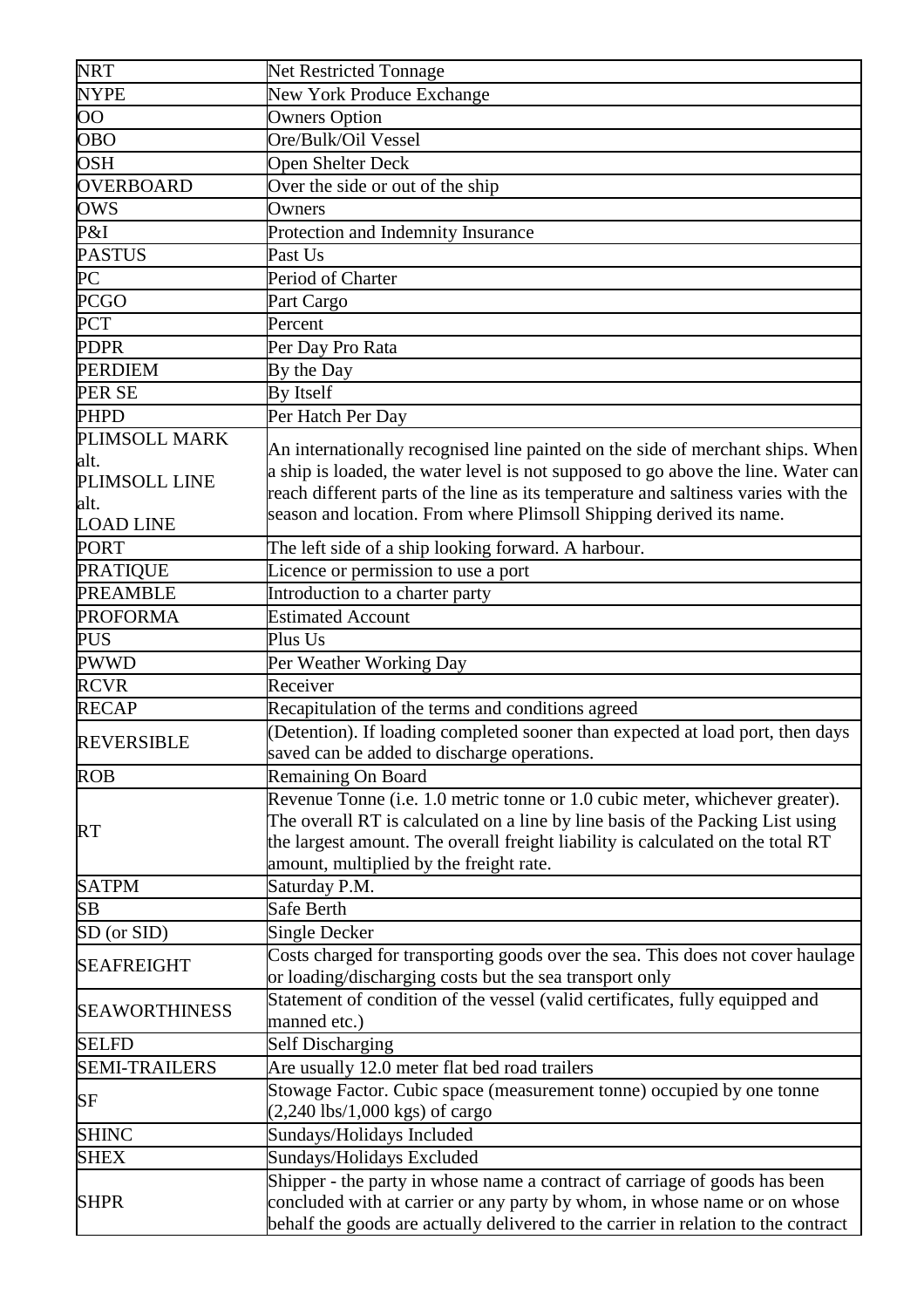|                    | of carriage.                                                                                                                                                                                                                       |
|--------------------|------------------------------------------------------------------------------------------------------------------------------------------------------------------------------------------------------------------------------------|
| <b>SKIDS</b>       | Are bearers (timber or steel) positioned under the cargo to enable forklift<br>handling at port, and for ease of rigging and lashing on board ship.                                                                                |
| SN                 | Satellite Navigation - A form of position finding using radio transmissions<br>from satellites with sophisticated on-board automatic equipment                                                                                     |
| SOC                | <b>Shipper Owned Container</b>                                                                                                                                                                                                     |
| <b>SOF</b>         | <b>Statement of Facts</b>                                                                                                                                                                                                          |
| SP                 | <b>Safe Port</b>                                                                                                                                                                                                                   |
| <b>SPIDERING</b>   | Is the strengthening of circular tanks for transport, this prevents the tanks from<br>becoming warped. The tanks are strengthened with steel or wood crossbeams<br>giving a "spider" appearance                                    |
| <b>SRBL</b>        | Signing and Releasing Bill of Lading                                                                                                                                                                                               |
| <b>SSHEX</b>       | Saturdays, Sundays, Holidays Excluded                                                                                                                                                                                              |
| SSHINC (or         |                                                                                                                                                                                                                                    |
| SATSHINC)          | Saturdays, Sundays, Holidays Included                                                                                                                                                                                              |
| <b>STABILITY</b>   | It is paramount that a vessel is stable in all aspects at all times. When cargo is<br>loaded/discharged, the stability is monitored by a computer, which takes into<br>account the weight and position of cargo within the vessel. |
| <b>STARBOARD</b>   | Right side of a ship when facing the front or forward end.                                                                                                                                                                         |
| <b>STEM</b>        | Subject to Enough Merchandise (Availability of cargo). Also, the forward most<br>part of the bow.                                                                                                                                  |
| <b>STERN</b>       | The aformost or after part of a ship                                                                                                                                                                                               |
| <b>SUB</b>         | Subject (to). Depending upon as a condition                                                                                                                                                                                        |
| <b>SUPERCARGO</b>  | Person employed by a ship owner, shipping company, charterer of a ship or<br>shipper of goods to supervise cargo handling operations. Often called a port<br>captain.                                                              |
| <b>SWAD</b>        | <b>Salt Water Arrival Draft</b>                                                                                                                                                                                                    |
| <b>SWDD</b>        | <b>Salt Water Departure Draft</b>                                                                                                                                                                                                  |
| <b>THWARTSHIPS</b> | At right angles to the centreline of the ship                                                                                                                                                                                      |
| <b>TIDE</b>        | The periodic rise and fall of water level in the oceans                                                                                                                                                                            |
| <b>TIME BAR</b>    | Time after which legal claims will not be entered                                                                                                                                                                                  |
| <b>TBN</b>         | To Be Named / To Be Nominated                                                                                                                                                                                                      |
| TC                 | Time Charter - Owners agree to hire a particular ship for a set length of time<br>and provide technical management, crewing etc.                                                                                                   |
| <b>TCP</b>         | <b>Time Charter Party</b>                                                                                                                                                                                                          |
| TEU                | Standard 20' Container, twenty-foot equivalent unit, a standard size intermodal<br>container.                                                                                                                                      |
| <b>TOPSIDES</b>    | The sides of a ship between the waterline and the deck; sometimes referring to<br>onto or above the deck                                                                                                                           |
| T/S                | Transhipment - a shipping arrangement in which a shipment is discharged of<br>the vessel at an intermediate port enroute and subsequently reloaded to another<br>vessel for carriage to its final destinationl                     |
| <b>TRIM</b>        | Fore and aft balance of a ship                                                                                                                                                                                                     |
| <b>TTL</b>         | Total                                                                                                                                                                                                                              |
| TW                 | <b>Tween Decker</b>                                                                                                                                                                                                                |
| <b>USC</b>         | <b>Unless Sooner Commenced</b>                                                                                                                                                                                                     |
| UU                 | <b>Unless Used</b>                                                                                                                                                                                                                 |
| <b>UUIWCTAUTC</b>  | Unless Used In Which Case Time Actually Used To Count                                                                                                                                                                              |
| <b>VPD</b>         | <b>Vessel Pays Dues</b>                                                                                                                                                                                                            |
| <b>WATERLINE</b>   | A line painted on a hull which shows the point to which a ship sinks when it is<br>properly trimmed                                                                                                                                |